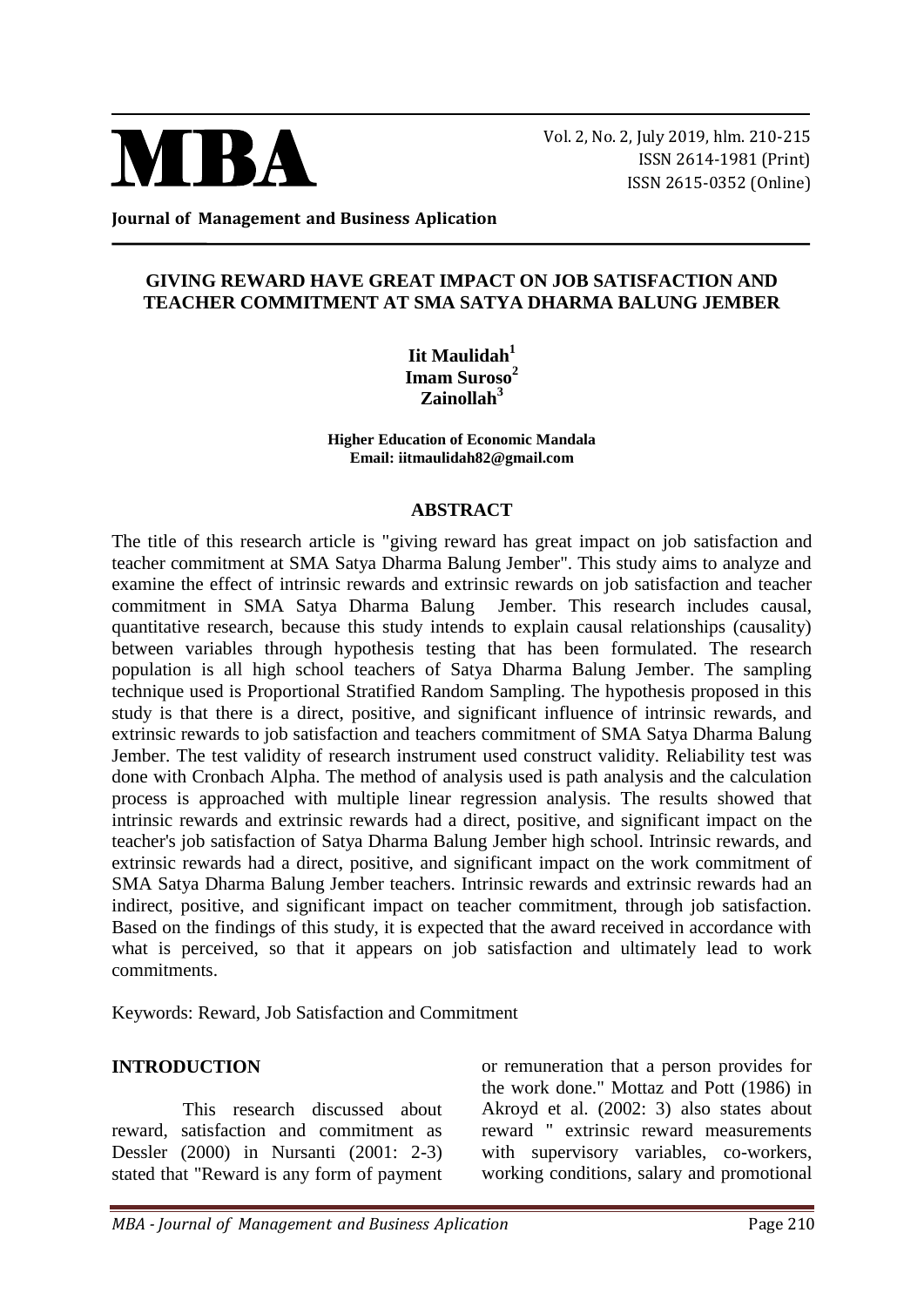opportunities whereas intrinsic rewards use variable involvement in tasks, task economics and task significance." Whereas Organ and Hamner (1982: 287) state about job satisfaction that: "Job satisfaction is one's attitude toward the job, like the other. It shows a complex set of consciousness (trust and knowledge), emotions (feelings, sentiments, evaluations), and behavioral trends. A person with a high level of job satisfaction has a positive attitude to work, and conversely a person who is not satisfied with his work has a negative attitude on his job. " The organizational commitment is the attitude that individuals have with the values and objectives to be achieved organization, so that individuals want to always maintain membership in the organization, and always want to give the best contribution for the organization.

In 1977 stands a formal education institution called SMA Satya Dharma located in Balung Jember district. Starting from the number of 15 students increased to 432 students. This means that SMA Satya Dharma is experiencing growth and bloom, both quantitatively, from the number of students, the number of buildings, educators and educational staff, and it becomes one of the high school regarded in Balung district. Growth and development of educational institutions are attracting attention so that the research conducted by the author. Finally it comes on a question: "Are there any factors that affect the growth and development of the institution?. What factors affecting the growth and development? Are teachers or educators find satisfaction or feel satisfied working in the institution?. Is it true that the factors of job satisfaction and teacher commitment to the institution become one of the factors that influence the growth and development of the institution?. Is giving reward is one factor that has a big impact on job satisfaction and commitment of teachers in SMA Satya Dharma Balung?.

This study was conducted to test whether intrinsic reward has a significant effect on teacher's job satisfaction, test whether extrinsic reward has significant effect on teacher's job satisfaction, test whether intrinsic reward has significant effect to teacher commitment, test whether extrinsic reward significantly influence teacher commitment and test whether job satisfaction has a significant effect on teacher commitment in SMA Satya Dharma Balung Jember.

## **RESEARCH METHODS**

This research was conducted at SMA Satya Dharma Balung Jember, Jln. Puger in front of post office Balung. This research was conducted for 2 months in SMA Satya Dharma Balung, conducted from January to February 2017. The research population is all teachers in SMA Satya Dharma Balung Jember in class III, and IV in SMA Satya Dharma Balung Jember, as many as 43 teachers. The sample are all teachers of Satya Dharma Balung. In this study the sample is the same as the population so it does not use sampling technique or use census.

The type of research is causality research that wants to achieve clarity in the form of cause-effect between several concepts or some variables or some strategy. The design of this research is explanatory research because its purpose is to explain causal relation between variables. Variables in this research are:

1. Independent variable are intrinsic reward (X1) and Extrinsic rewards (X2).

2. Dependent variable are Job satisfaction or (Y1), and Teacher commitment or (Y2).

For independent variables 1) Intrinsic rewards (X1), namely: rewards that are sourced from one's internal, 2) Extrinsic reward (X2), namely: rewards derived from sources outside of a person. The indicators used are: Mottaz 1981 in colbery; (2004: 72): 1) Working Conditions in General: is the degree to which there are resources to perform decent work consisting of physical facilities, equipment, work load and number of work; 2) Career development: is the opportunity of every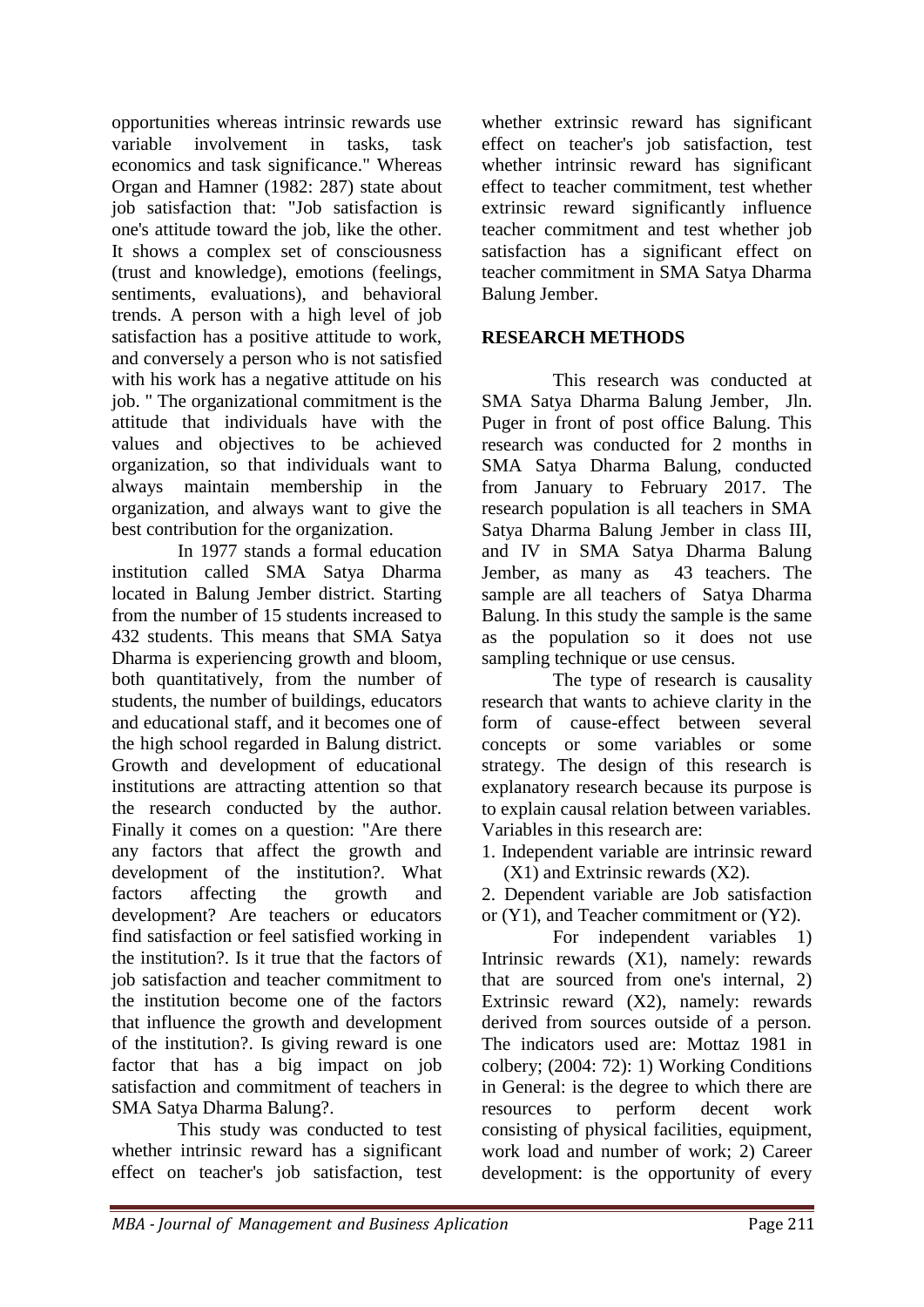employee to develop a career; 3) Increase of rank and position: is the attention of the institution or institution to the promotion and position of its employees; 4) Achievement of work: is the attention of agencies or institutions to give awards for employees who have job performance. The size of the indicators mentioned above is Likert Scale with a range of scores:  $5 =$ strongly agree;  $4 = \text{agree}$ ;  $3 = \text{double}$ ;  $2 =$  disagree;  $1 =$  Strongly disagree.

For dependent variable (Y) a) Job satisfaction: is a reflection of the gap between what is desired from work (valued valuable) and what is received from the job. The indicators used are: According to Pierce and Gardener (2002; 192): 1) Variation of skill that have can expedite the work; 2) The work undertaken is clearly planned; 3) Job involvement can improve performance; 4) Freedom in preparing work plan.

For commitment to the organization, it is the circumstance in which the individual becomes bound by his activities, and furthermore retains his activity and involvement. The indicators used are: 1) strong belief and acceptance of organizational goals and values; 2) the willingness to strive as part of the organization, 3) a strong desire to remain a member of the organization.

The size of the indicators mentioned above is Likert Scale with a range of scores:  $5 =$ strongly agree;  $4 = \text{agree}$ ;  $3 = \text{double}$ ;  $2 =$  disagree;  $1 =$  Strongly disagree

This research used data collection method observation, interview and questionnaire. Hypothesis testing is done by path analysis. The calculation process is approximated by a standardized linear regression analysis that is standardized and processed with the SPSS 14.00. The real level used is  $\alpha = 0.05$  or P < 0.05 raised in the code (Sig T) to test the direct effect of the independent variables on the dependent variable. To determine whether the Multiple Linear Regression model used for this analysis meets the classical assumptions that include:1) Normality Test; 2)

| Multicolinearity               | Test; | and | 3) |
|--------------------------------|-------|-----|----|
| <b>Heteroscedasticity Test</b> |       |     |    |

# **RESULTS ANALYSIS**

Respondents in this research are all high school teachers of Satya Dharma Balung who have class of group starting from 1 (one) to group 4 (four). The total number of high school teachers of Satya Dharma Balung who have group rank from group 1 (one) to group 4 (four) year 2017 as many as 43 people, while the number of samples taken in this research is 43 people. The description of each respondent can be affirmed as follows:

 Validity test in this research use construct validity, from the esult it can be stated that all the items of the extrinsic variable question at  $\alpha = 0.05$  are valid, so the overall score of these indicators can provide a good representation of the extrinsic variables. All of the items of job satisfaction variable at  $\alpha$  = 0.05 are valid, so the overall score of these indicators can give a good representation on the variable of job satisfaction. It also for the employee commitment variable, questions at  $\alpha = 0.05$ are valid, so the overall score of these indicators can provide a good representation of the employee's commitment variable.

 Reliability test in this research was done by Cronbach Alpha. The instrument is said to be reliable if it has a Cronbach Alpha value greater than 0.60 (Nunnaly, 1978: 39). That all variables studied at  $\alpha$  = 0.05 are reliable (reliable), so the four research variables (X1, X2, Y1, and Y2) can be analyzed with multiple linear regression analysis.

 Path analysis is done by standardize regression using SPSS software. The result of the analysis shows that the effect of reward extrinsic (X2), on job satisfaction (Y1) and extrinsic rewards to teacher commitment (Y2) is quite significant (with very little risk of fault, close to  $p = 0,000$ , each with p value  $(Y1)$  with  $p = 0.015$ , influence of job satisfaction (Y1) to teacher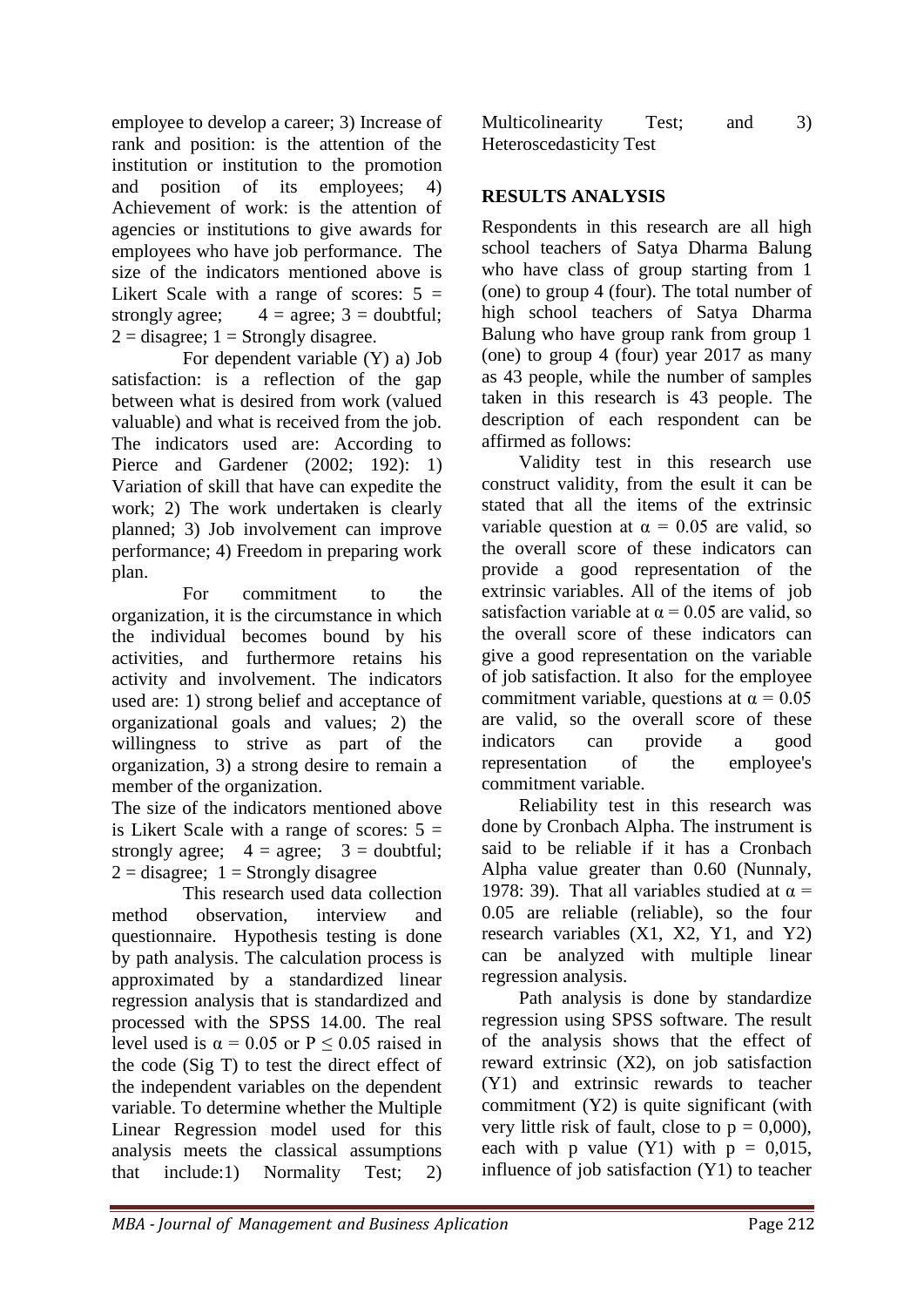commitment (Y2) with  $p = 0.026$  and influence intrinsic reward (X1) to job satisfaction (Y1) with  $P = 0.050$ .

 Extrinsic reward (X2) has a dominant influence on job satisfaction (Y1) with direct path coefficient of 0.660 or path from extrinsic reward (X2) to job satisfaction (Y1) is a stronger influential path, followed by path from extrinsic (X2) to Commitment of teacher (Y2) with direct path coefficient of 0,513, Intrinsic reward (X1) to job satisfaction (Y1) with direct path coefficient of 0,301, job satisfaction (Y1) to teacher commitment (Y2) with direct path coefficient coefficient 0,282 , and intrinsic reward  $(X1)$  to teacher commitment  $(Y2)$ with direct path coefficient of 0,198.

 The indirect effect test is done by looking at the test result of the paths passed, if all the paths are significant then the indirect effect is also significant, and if there is at least one significant nonsignificant path, the indirect effect is said to be non significant.

 Path analysis in the form of equation is presented as follows:

 Z job satisfaction = 0.301 Z Reward Instrinsik + 0.660Z Reward Extrinsic

Z teacher commitment  $= 0.198$  Z Reward Instrinsik + 0,613 Z Reward Extrinsic +

0.282 Z Job Satisfaction

Testing Model Validity

A. Coefficient of Total Determination  $(R<sup>2</sup><sub>m</sub>)$  The total data diversity that can be explained by the model is measured using the formula:

 $R_{m}^{2}$  = 1 - (Pe1) 2 (Pe2) 2

$$
P_{ei} = (1 - R2i)
$$

 $R^{2}_{m}$  = Coefficient of Determination  $(R2)$  = Interpretation of R2m equals interpretation of Coefficient of Determination (R2) on regression analysis. therefore:

 $R^{2}_{m} = 1 - (P_{e1})^{2} (P_{e2})^{2}$  $= 1 - (1 - 0.871) (1 - 0.924)$  $= 0.9919$ 

Meaning that the diversity of data that can be explained by the model is 0.9919, or in other words the information contained in the data 99.19% can be explained by the model, while 0.81% is explained by another variable (which is not yet contained in Model) and the model in this study there is no path that is not significant so that the path diagram form if using triming theory.

## **INTERPRETATION**

 Based on the result of the coefficient of path test of direct influence of reward intrinsic to job satisfaction is 0,301 with  $p =$ 0,01 meaning every effort of SMA Satya Dharma Balung increase intrinsic reward for employee through: increasing of satisfaction when variation of skill possess can expedite job, clearly planned, increased satisfaction when engaged in work so as to improve organizational performance, and increased satisfaction with the freedom in preparing a work plan can increase job satisfaction. The test results concluded that hypothesis 1 states that intrinsic rewards have a significant effect on job satisfaction in SMA Satya Dharma Balung is proven or supported by fact

 Based on the result of coefficient test of path of direct effect of reward extrinsic to job satisfaction is equal to 0,660 with  $p =$ 0.000. This means that every effort of SMA Satya Dharma Balung increases extrinsic reward for employees through: improvement of physical condition (cleanliness and layout, lighting, air circulation, improvement of teacher opportunity to develop career, always pay attention to promotion and position of each teacher, and improvement in giving rewards for teachers who have job performance can improve job satisfaction. The test results concluded that Hypothesis 2 which states that extrinsic rewards have a significant effect on job satisfaction in SMA Satya Dharma Balung is proven or supported by fact.

Based on the result of the coefficient test of the direct influence of the intrinsic reward on employee commitment (Table 4.13), it is 0.198 with  $p = 0.050$ . This means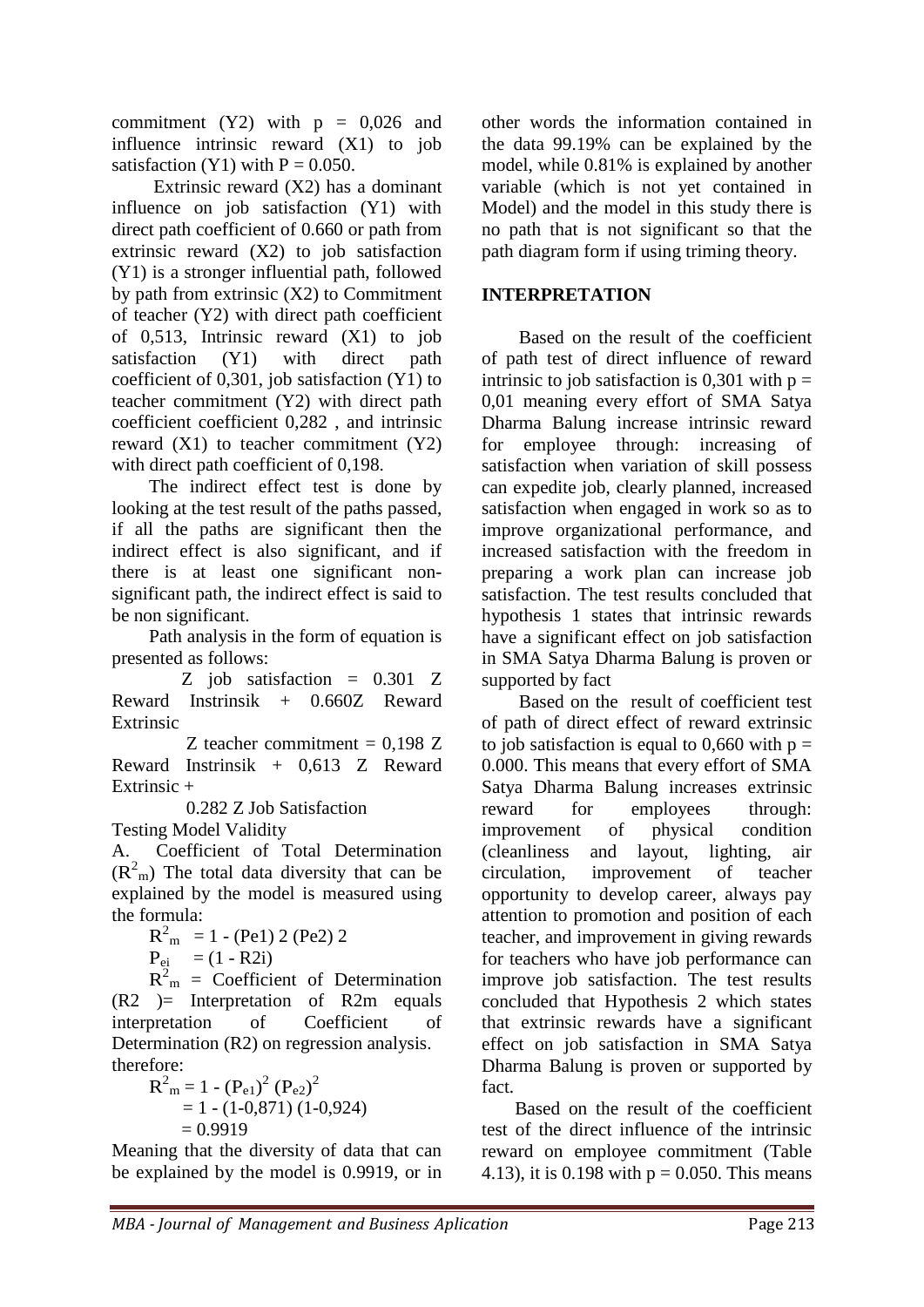that every effort of SMA Satya Dharma Balung increases intrinsic rewards for employees through: increased satisfaction when variations of skills possessed to expedite the work, increased satisfaction when clearly planned work, increased satisfaction when engaged in work so as to improve organizational performance, and increased satisfaction With the freedom in working out the work plan can increase the commitment of teachers of respondents. In addition, the result of testing the effect of indirect coefficient indicates that the indirect influence of intrinsic reward on teacher commitment through job satisfaction is significant and positive. The test results conclude that hypothesis 3 which states that the reward intrinsic significant effect on work commitment in SMA Satya Dharma Balung is proven or supported by facts.

The result of path coefficient test of direct effect of extrinsic reward on work commitment, is  $0.513$  with  $p = 0.000$ . This means that every effort of SMA Satya Dharma Balung improves extrinsic reward for teachers through improvement of physical condition (cleanliness and layout, lighting, air circulation), improvement of teacher opportunity to develop career, always pay attention to promotion and position of each teacher, and improvement in Rewarding things for teachers with work performance can improve teacher commitment. The result of indirect coefficient test shows that the indirect effect of extrinsic reward on teacher commitment through job satisfaction is significant and positive. Based on the results of these tests it can be concluded that the hypothesis 4 which states that the reward intrinsic significant effect on teacher commitment in SMA Satya Dharma Balung is proven or supported by facts.

 Based on result of coefficient test of direct influence of job satisfaction toward teacher commitment, is equal to 0,282 with  $p = 0.026$ . This means that every effort of SMA Satya Dharma Balung improves job satisfaction of teachers through: improving skill variation, clearly planned job, increasing the inconvenience of a workgroup to a job, and the freedom of freedom in preparing the plan to increase teacher commitment. The test results conclude that Hypothesis 5 which states that job satisfaction has a significant effect on teacher commitment in SMA Satya Dharma Balung is proven or supported by facts.

## **CONCLUSION**

Based on the discussion above it can be conclude that intrinsic and extrinsic rewards have a direct, positive, and significant impact on job satisfaction and work commitment in SMA Satya Dharma Balung. Job satisfaction also has a direct, positive, and significant impact on work commitment in SMA Satya Dharma Balung. All the variables have a direct, positive and significant impact on job satisfaction and work commitment in SMA Satya Dharma Balung.

## **SUGGESTIONS**

The results of this research can be used by SMA Satya Dharma Balung to give more priority to increase intrinsic and extrinsic rewards through increasing job satisfaction. Expected rewards received in accordance with what is perceived, then the positive attitude of teachers will appear in job satisfaction. While the job satisfaction of teachers means has fulfilled all his expectations in the organization. Thus the teacher considers that work is a very important part. Therefore, the teacher views the organization as an object that must be placed as an important part of his life, thus creating an organizational commitment from the teachers.

## **REFERENCES**

Akrioyd, D., B. Richards, and T. O'Brien. 2002. *The Predictive Value Selected Intrinsic and*